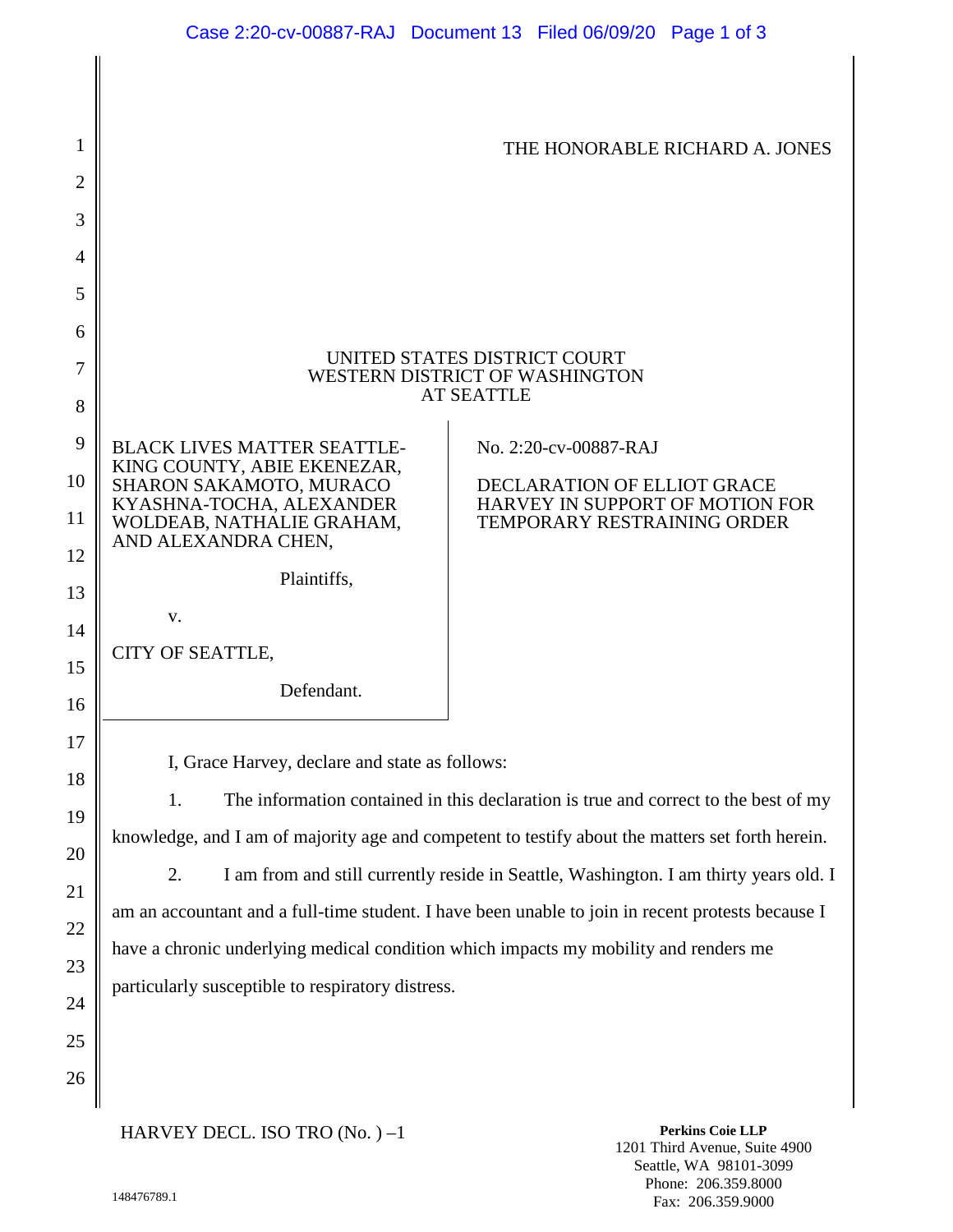3. However, I live about one half-block away from recent clashes between the Seattle Police Department and protesters and consequently have suffered health effects and trauma from my home.

4. On Monday, June 1, at around 9:10 p.m., Seattle Police deployed tear gas that permeated my home and caused me to develop a severe cough and made it difficult for me to breathe. I took refuge in a neighbor's apartment unit that does not have any windows and stayed sheltered in place there for a few hours. Eventually, to protect my health, I had to flee my apartment building and stay in a hotel in North Seattle that night.

5. The next day, Tuesday, June 2, I was in contact with my specialty care physician, who told me not to return home until I was sure that the use of chemical agents had stopped. I stayed in the same hotel again that night. However, I came home Wednesday, even though I was not sure that the use of chemical agents had stopped, because of the expense and inconvenience of sheltering indefinitely in a hotel.

6. On Saturday, June 6, I experienced stinging eyes from pepper spray bombs used by the Seattle Police.

7. I am terrified that the police will again deploy tear gas and that I will not be able to get away from my apartment safely. If a chemical agent entered my home again and caused similar respiratory effects, I would need to leave immediately. Prolonged exposure to chemical agents could cause severe negative health impacts. I do not have a car and I have limited mobility, so I am unable to evacuate to a safe place without assistance. I am also anxious about the possibility of the police line moving past my apartment building, in which case it would become even more difficult for me to evacuate safely during a confrontation. I feel trapped and unsafe in my own home. I have no good options: I can either stay in my apartment and risk being stranded there during a tear gas assault, or I can flee to a hotel, where I will have to pay nightly for the inconvenience of being forced from my home, and where I will not have access to basic necessities like laundry and a kitchen.

HARVEY DECL. ISO TRO (No. ) –2

**Perkins Coie LLP** 1201 Third Avenue, Suite 4900 Seattle, WA 98101-3099 Phone: 206.359.8000 Fax: 206.359.9000